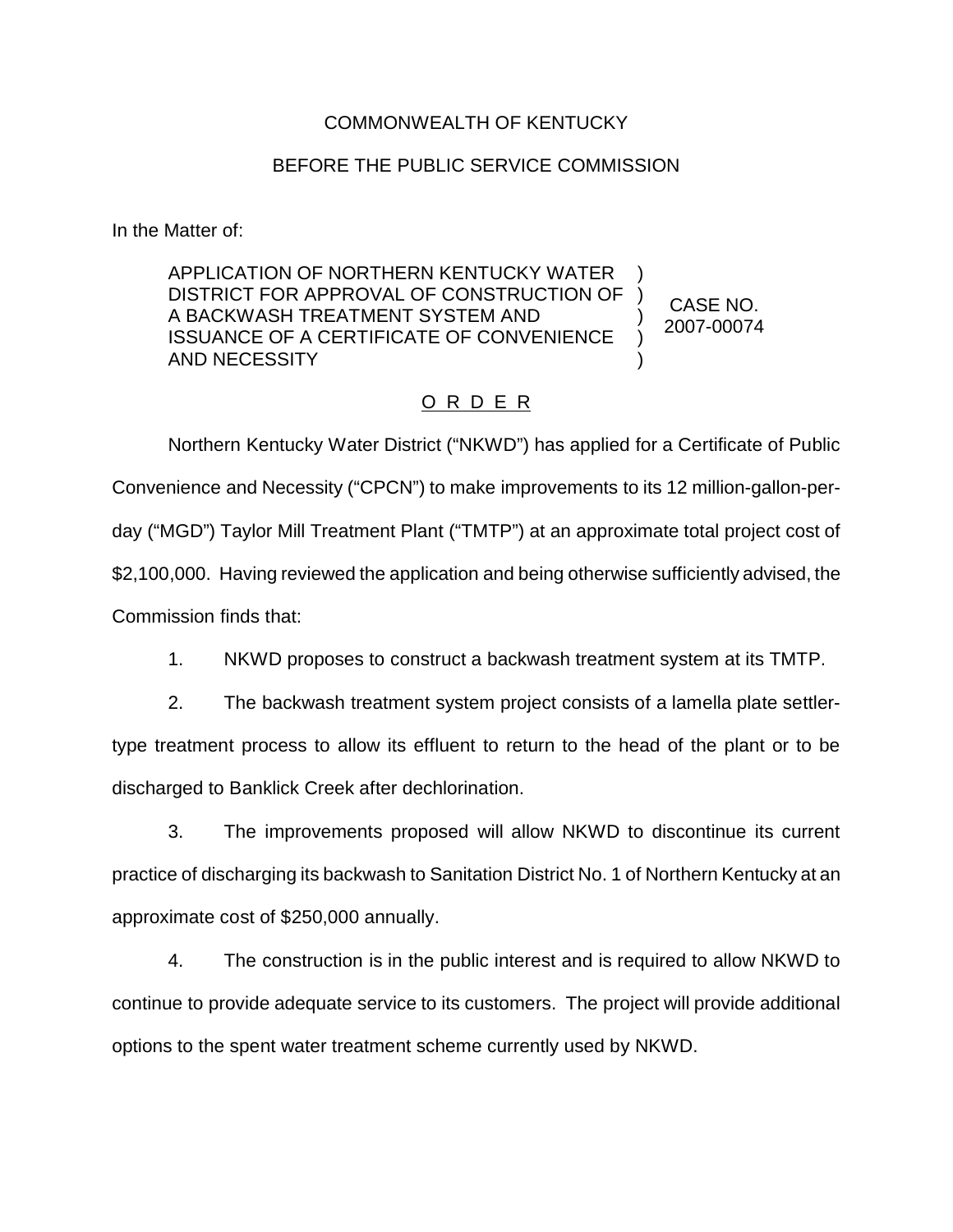5. Frank Duran, P.E. with CH2M HILL, recommended, and NKWD's Board of Commissioners approved, Arnold, Dugan & Meyers as the lowest and best bid for the construction of the TMTP improvements project at a cost of \$1,700,000.

6. NKWD proposes to finance \$1,189,000 of the proposed project through a Bond Anticipation Note to be issued in 2007 and \$911,000 of the bonds issued in 2006.

7. CH2M HILL, of Cincinnati, Ohio, prepared the drawings and specifications for the proposed UV disinfection system.

8. The Division of Water of the Kentucky Environmental and Public Protection Cabinet has approved the plans and specifications for the proposed project.

9. The public convenience and necessity require the construction of the proposed improvements to the TMTP.

IT IS THEREFORE ORDERED that:

1. NKWD is granted a CPCN to proceed with the proposed construction as set forth in its application.

2. NKWD shall notify the Commission prior to performing any additional construction not expressly authorized by this Order.

3. Any deviation from the construction approved shall be undertaken only with the prior approval of the Commission.

4. NKWD shall furnish documentation of the total costs of this project including the cost of construction and all other capitalized costs (engineering, legal, administrative, etc.) within 60 days of the date that construction is substantially completed. Construction costs shall be classified into appropriate plant accounts in accordance with the Uniform System of Accounts for water utilities prescribed by the Commission.